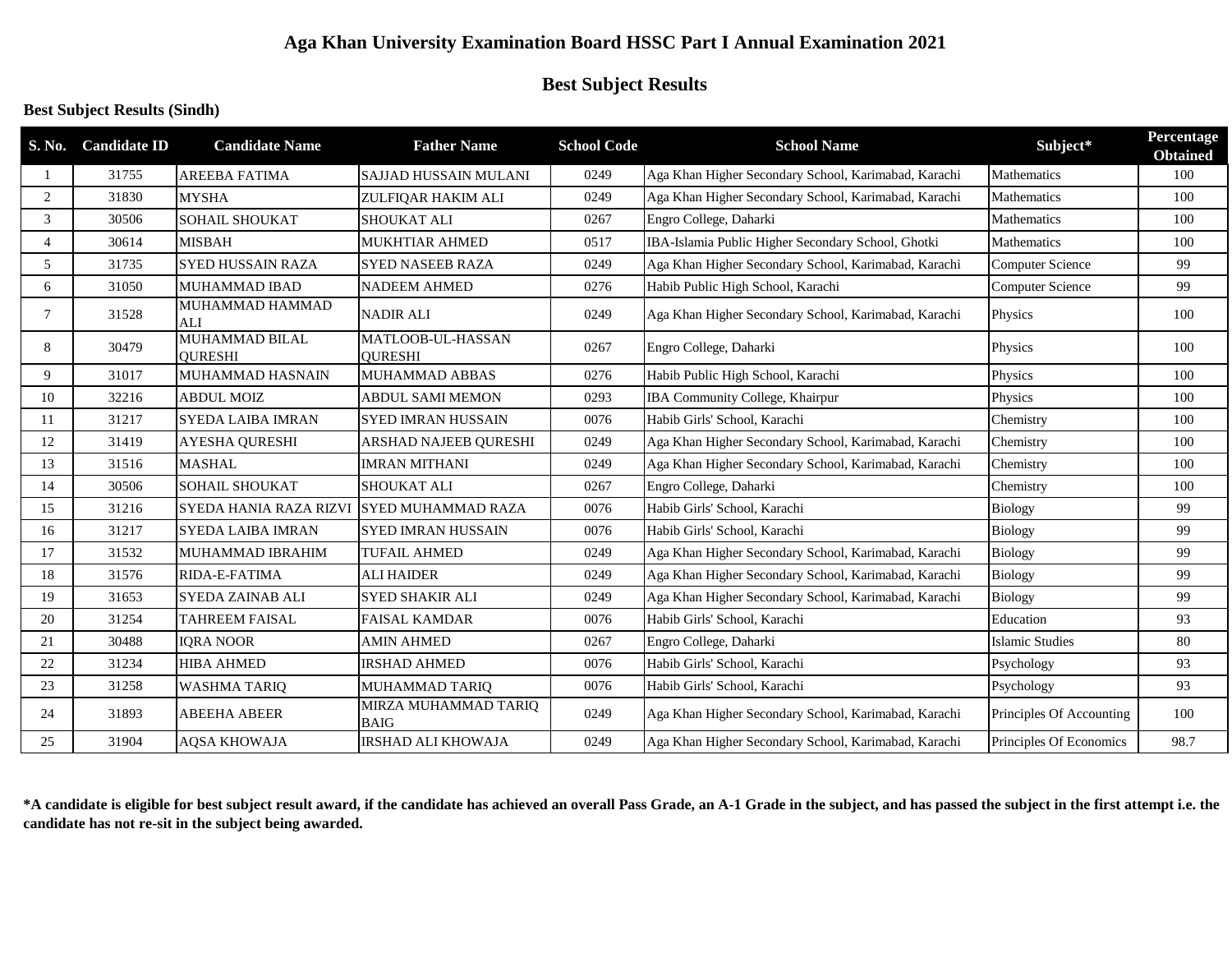### **Aga Khan University Examination Board HSSC Part I Annual Examination 2021**

| <b>S. No.</b> | <b>Candidate ID</b> | <b>Candidate Name</b>              | <b>Father Name</b>                           | <b>School Code</b> | <b>School Name</b>                | Subject*                    | Percentage<br><b>Obtained</b> |
|---------------|---------------------|------------------------------------|----------------------------------------------|--------------------|-----------------------------------|-----------------------------|-------------------------------|
| 26            | 31330               | <b>SALITA</b>                      | <b>SHABAN</b>                                | 0076               | Habib Girls' School, Karachi      | Principles Of Commerce      | 97.3                          |
| 27            | 31315               | LAIBA MOHAMMAD<br><b>AAMIR</b>     | MOHAMMAD AAMIR OASIM<br><b>JANGDA (LATE)</b> | 0076               | Habib Girls' School, Karachi      | <b>Business Mathematics</b> | 100                           |
| 28            | 31139               | MUHAMMAD HAMMAD<br><b>SHEKHANI</b> | MUHAMMAD TAHIR<br>SHEKHANI                   | 0276               | Habib Public High School, Karachi | <b>Business Mathematics</b> | 100                           |
| 29            | 30919               | <b>DURRIYA KHOZEMA</b>             | KHOZEMA ALI                                  | E009               | Private Candidate, Karachi        | Literature In English       | 93                            |
| 30            | 31234               | <b>HIBA AHMED</b>                  | <b>IRSHAD AHMED</b>                          | 0076               | Habib Girls' School, Karachi      | Sociology                   | 91                            |

#### **Best Subject Results (Punjab)**

| S. No. | <b>Candidate ID</b> | <b>Candidate Name</b> | <b>Father Name</b>                      | <b>School Code</b> | <b>School Name</b>                               | Subject*                 | Percentage<br><b>Obtained</b> |
|--------|---------------------|-----------------------|-----------------------------------------|--------------------|--------------------------------------------------|--------------------------|-------------------------------|
|        | 30310               | <b>FARIHAH RIAZ</b>   | <b>RIAZ AHMAD SULAHRI</b>               | 0373               | Nusrat Jahan College, Chenab Nagar               | Geography                | 83                            |
|        | 30312               | <b>HANIA SAHER</b>    | ABDUL AZIZ                              | 0373               | Nusrat Jahan College, Chenab Nagar               | Geography                | 83                            |
| 3      | 30319               | <b>SAIRA AFZAL</b>    | <b>MUHAMMAD AFZAL</b>                   | 0373               | Nusrat Jahan College, Chenab Nagar               | Geography                | 83                            |
|        | 30387               | <b>MARIA BUTT</b>     | <b>ABDUL MANAN</b>                      | 0373               | Nusrat Jahan College, Chenab Nagar               | Mathematics              | 99                            |
| 5      | 30404               | <b>ZUJAJA TEHREEM</b> | KHIZAR BASHEER AHMAD                    | 0373               | Nusrat Jahan College, Chenab Nagar               | Mathematics              | 99                            |
| 6      | 30339               | <b>KASHMALA AHMAD</b> | <b>MOHAMMAD AHMAD</b><br><b>SHAHID</b>  | 0373               | Nusrat Jahan College, Chenab Nagar               | <b>Computer Science</b>  | 96                            |
|        | 30154               | ZAFAR UL ISLAM        | <b>FAKHAR UL ISLAM</b>                  | 0323               | Nusrat Jehan Academy Inter College, Chenab Nagar | Physics                  | 100                           |
| 8      | 30201               | <b>AMTUL HAI</b>      | <b>MUHAMMAD SAGHEER</b>                 | 0373               | Nusrat Jahan College, Chenab Nagar               | Physics                  | 100                           |
| 9      | 30339               | <b>KASHMALA AHMAD</b> | <b>MOHAMMAD AHMAD</b><br><b>SHAHID</b>  | 0373               | Nusrat Jahan College, Chenab Nagar               | Physics                  | 100                           |
| 10     | 30133               | MIRZA HIZQEEL AHMAD   | MIRZA MAHMOOD AHMAD                     | 0323               | Nusrat Jehan Academy Inter College, Chenab Nagar | Chemistry                | 100                           |
| 11     | 30154               | ZAFAR UL ISLAM        | <b>FAKHAR UL ISLAM</b>                  | 0323               | Nusrat Jehan Academy Inter College, Chenab Nagar | Chemistry                | 100                           |
| 12     | 30277               | <b>SALMANA SATWAT</b> | <b>IRFAN ULLAH KHAN</b><br><b>AHMAD</b> | 0373               | Nusrat Jahan College, Chenab Nagar               | Biology                  | 98                            |
| 13     | 30299               | <b>UMTAL BARI</b>     | <b>HAFIZ ABDUL JABBAR</b>               | 0373               | Nusrat Jahan College, Chenab Nagar               | <b>Biology</b>           | 98                            |
| 14     | 30160               | <b>ANEEO FAROOO</b>   | FAROOQ AHMAD                            | 0323               | Nusrat Jehan Academy Inter College, Chenab Nagar | Principles Of Accounting | 80                            |
| 15     | 30306               | <b>AMTUL MUSAWARA</b> | <b>MUZAFAR IQBAL</b>                    | 0373               | Nusrat Jahan College, Chenab Nagar               | Fine Arts                | 90                            |

**\*A candidate is eligible for best subject result award, if the candidate has achieved an overall Pass Grade, an A-1 Grade in the subject, and has passed the subject in the first attempt i.e. the candidate has not re-sit in the subject being awarded.**